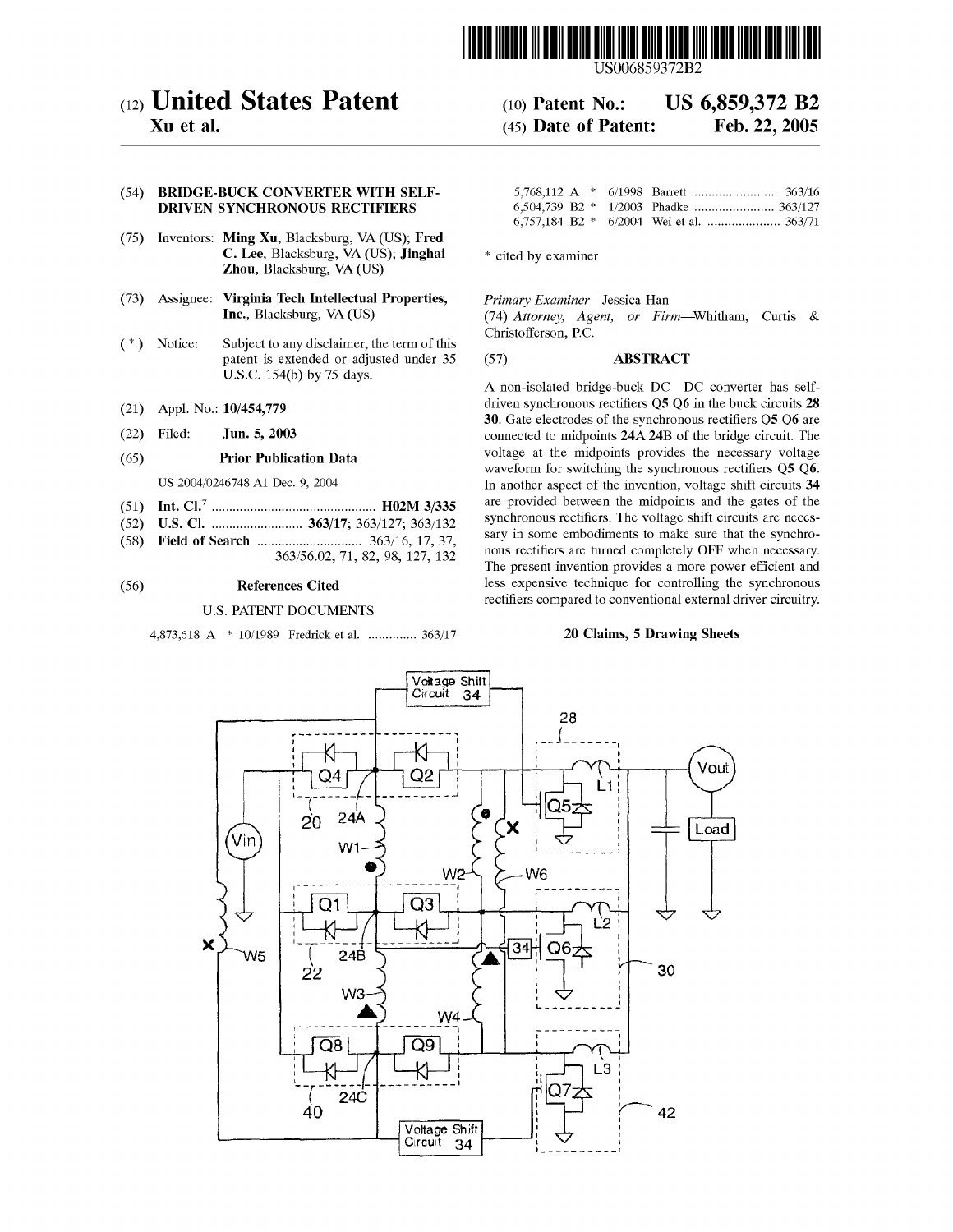

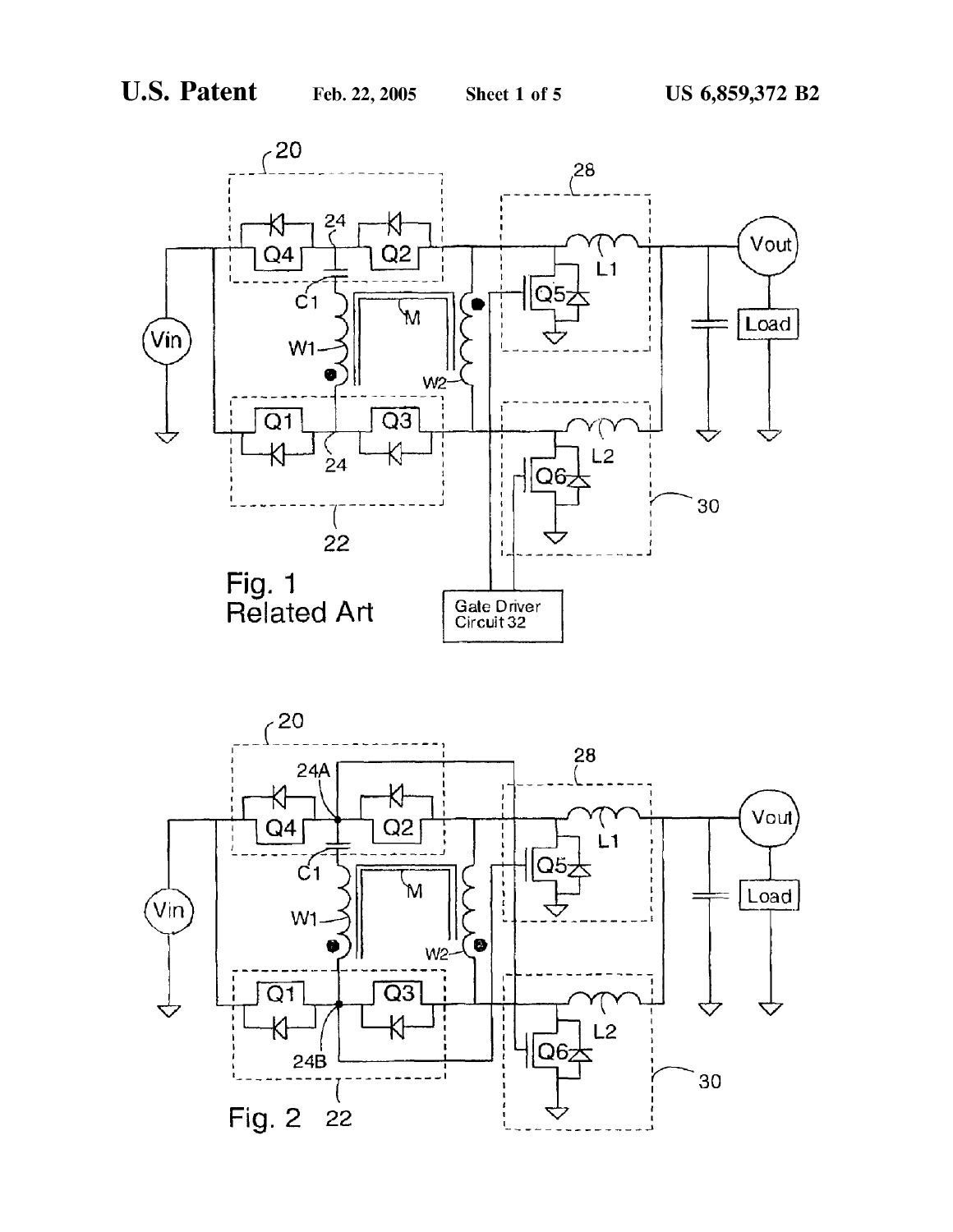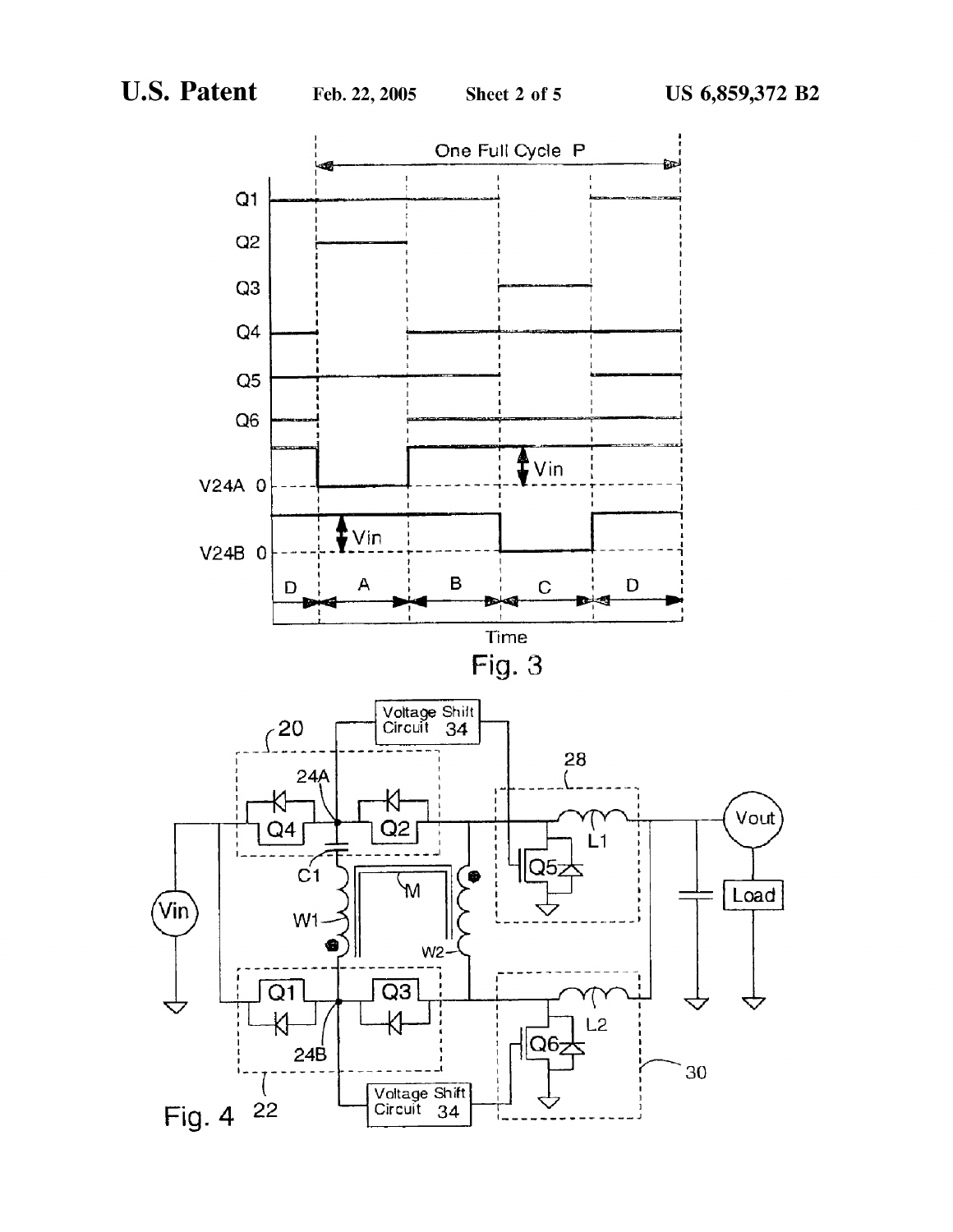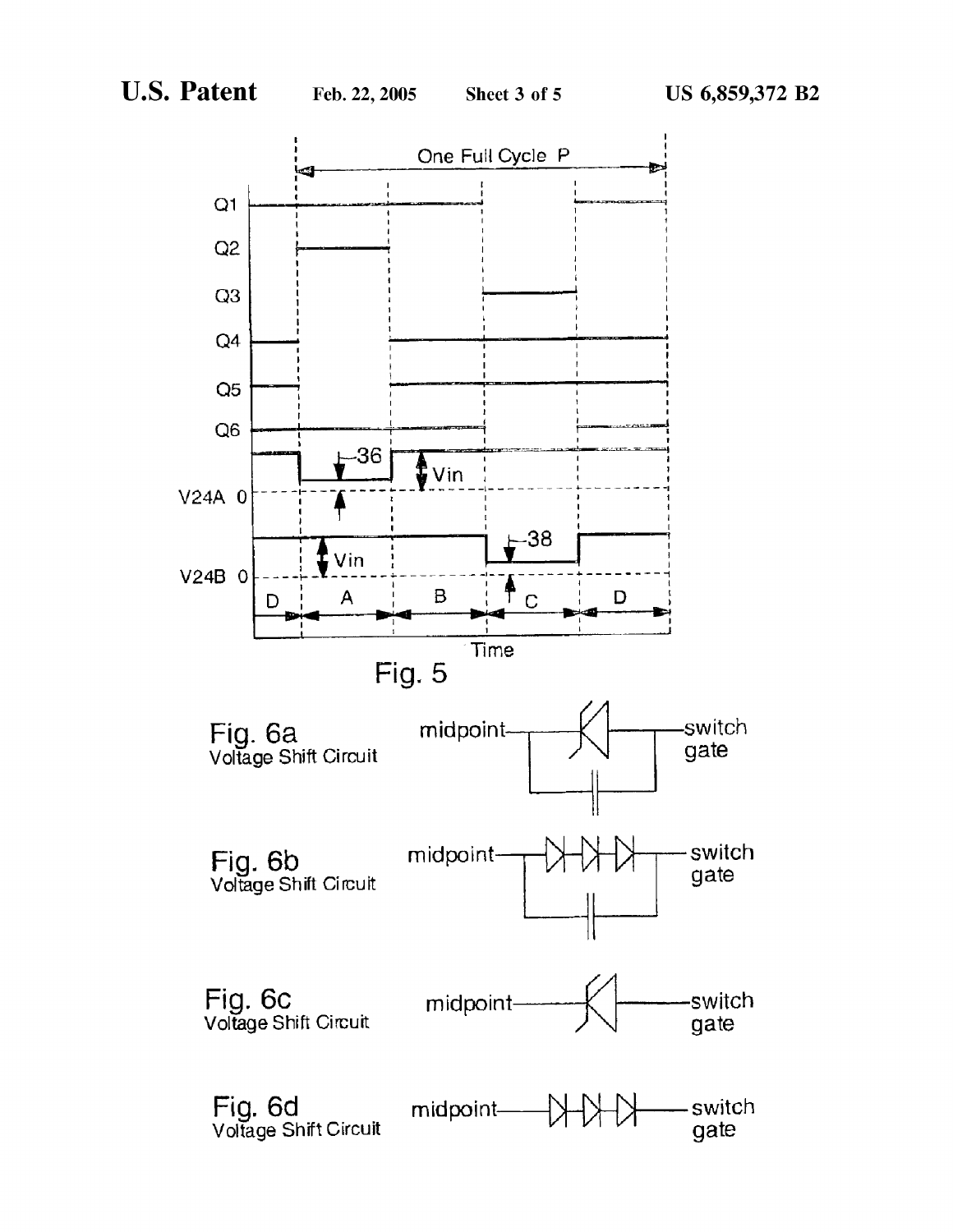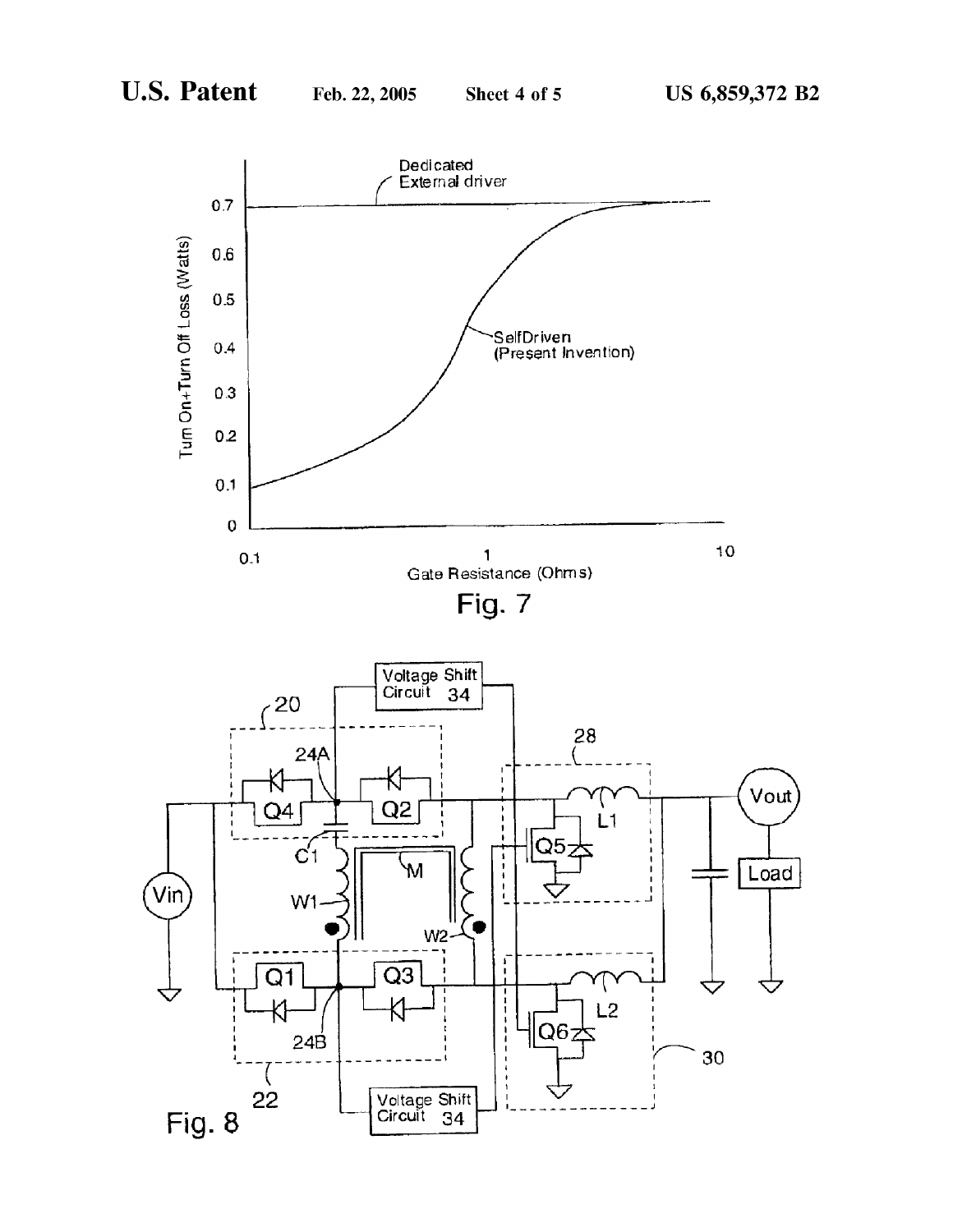

Fig. 9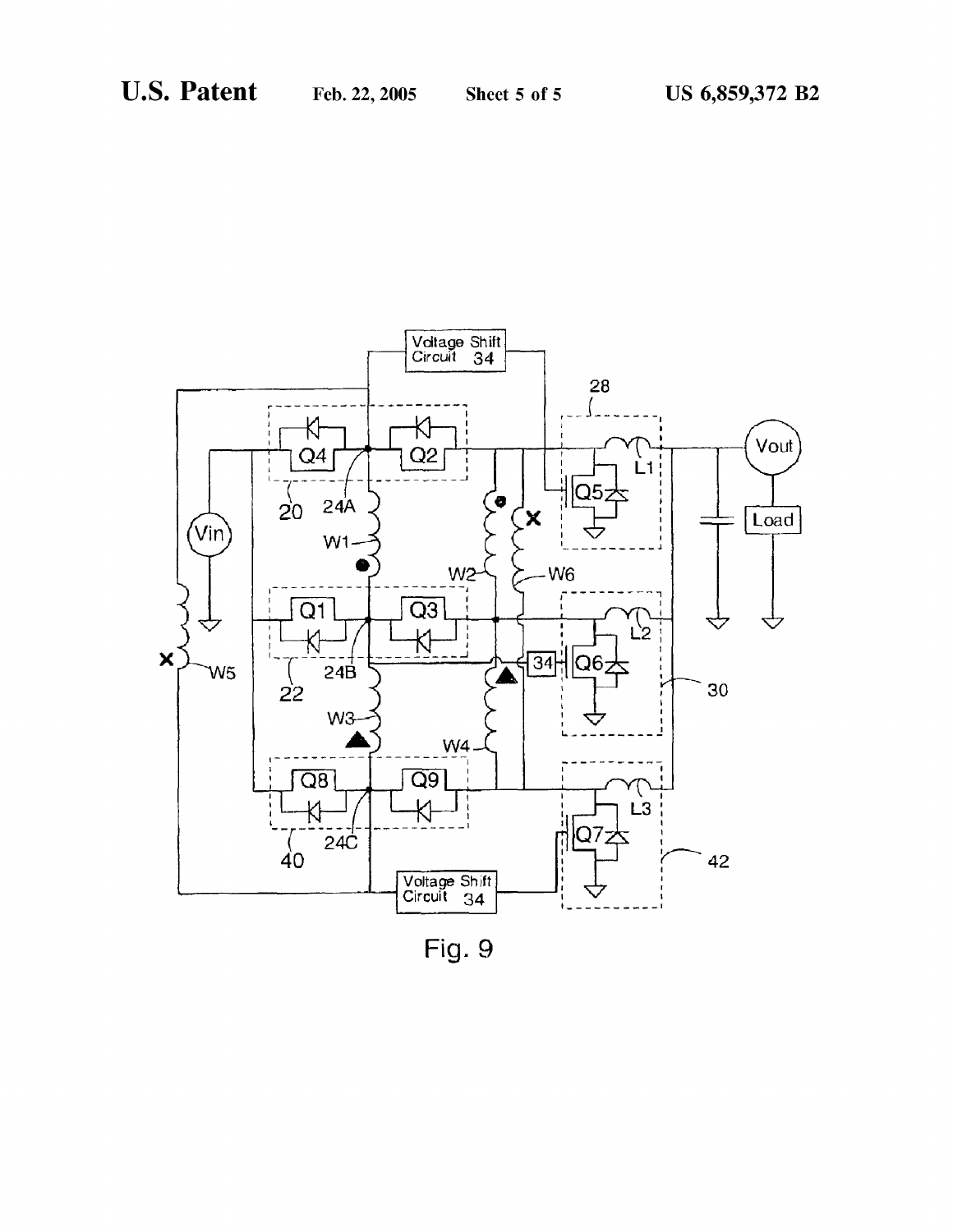15

45

50

### BRIDGE-BUCK CONVERTER WITH SELF-DRIVEN SYNCHRONOUS RECTIFIERS

### RELATED APPLICATIONS

The present invention is related to co-pending utility application having Ser. No. 10/339,576 filed on Jan. 10, 2003, titled "Step-Down Buck Converter With Full-bridge Circuit", and the complete contents of that application is herein incorporated by reference.

### FIELD OF THE INVENTION

The present invention relates generally to electrical power supplies. More particularly, it relates to non-isolated DC—DC converters that have <sup>a</sup> bridge circuit combined with buck-output circuits where the synchronous rectifiers in the buck circuits are self-driven.

### BACKGROUND OF THE INVENTION

voltage or polarity of a power supply. Buck regulators typically employ two electronic switches (typically MOSFETs) in combination with an output inductor. The switches are alternately switched, thereby providing voltage pulses to the output inductor. The output inductor filters the  $_{25}$ pulse voltage to provide DC output voltage.

Isolated DC—DC converters are often implemented with self-driven synchronous rectifiers. Typically in this case, the synchronous rectifiers are driven with energy from a dedisynchronous reculiers are driven with energy from a dedi-<br>cated transformer winding. In a non-isolated DC—DC con-30 verter however, such as some bridge-buck circuits, no such winding is available. Nevertheless, a technique for selfdriving synchronous rectifiers in a non-isolated converter could provide efficiency and cost advantages.

### SUMMARY

The present invention includes <sup>a</sup> DC—DC converter having a bridge circuit and two buck output circuits connected to the bridge circuit. The bridge circuit has two legs, with each leg having a midpoint. Each buck output circuit <sup>40</sup> has a synchronous rectifier with a gate. The gates of the synchronous rectifiers are connected to the midpoints. A transformer has a primary winding and a secondary winding which are connected across the bridge circuit legs. The midpoints provide the proper voltage waveform for driving the synchronous rectifiers.

The gates can be connected to the midpoint on the same side leg, or the opposite side leg, depending on the polarity of the transformer winding connections.

Avoltage shift circuit can be provided in series with the gate to assure that the synchronous switches are turned OFF when necessary, or to assure that the gates do not receive excessive voltages. The voltage shift circuit can comprise a Zener diode, for example.

Preferably, the synchronous rectifiers have as small a gate resistance as possible, for example less than <sup>1</sup> Ohm or 0.5 Ohms (e.g. 0 Ohms). This reduces the power dissipated in driving the synchronous rectifiers, compared to externally driven synchronous rectifiers.

The circuit can be operated according to a complementary control scheme, for example.

The present invention includes an embodiment where the transformer windings have parallel polarity connections across the legs, and the synchronous rectifier gates are 65 connected to opposite-side midpoints. This embodiment can also have voltage shift circuits.

The present invention also includes an embodiment where the bridge circuit has three or more legs, and three or more transformers are connected across the legs, with anti-parallel polarity connections. At least three buck output circuits are connected to the legs (one connected to each leg), and the synchronous rectifiers each have gates connected to midpoints of the legs. This embodiment can provide current tripling or quadrupling, for example.

10 self driven because the synchronous rectifier gates are In the present invention, the synchronous rectifiers are coupled to the midpoints.

### DESCRIPTION OF THE FIGURES

FIG. <sup>1</sup> (Related Art) shows <sup>a</sup> bridge-buck DC—DC converter according to co-pending US. patent application Ser. No. 10/339,576. The synchronous rectifiers in the circuit are controlled by a dedicated gate driver circuit.

Buck regulators are commonly used for changing the  $_{20}$  synchronous rectifiers according to the present invention. FIG. 2 shows a bridge-buck converter with self-driven The bridge-buck converter has transformer windings with parallel polarity.

> FIG. 3 shows a timing diagram for operating the circuit of FIG. 2 according to a complementary control scheme.

> FIG. 4 shows a second bridge-buck converter with selfdriven synchronous rectifiers according to the present invention. The bridge-buck converter of FIG. 4 has transformer windings with anti-parallel polarity.

> FIG. 5 shows a timing diagram for operating the circuit of FIG. 4 according to a complementary control scheme.

> FIGS. 6a—6d show voltage shift circuits that can be used in the present invention.

35 resistance for externally driven and self-driven synchronous FIG. 7 shows a graph of driver power loss versus gate rectifiers operated at 1 Mhz. Self driven synchronous rectifiers provide an efficiency boost in the invention because the driving circuit dissipates less energy compared to externally driven switches.

FIG. 8 shows an embodiment where the transformer has windings with parallel polarity, and the synchronous rectifier gates receive gate drive through voltage shift circuits.

FIG. 9 shows a current tripler embodiment of the present invention, having three legs, three transformers, three midpoints and three buck output circuits.

### DETAILED DESCRIPTION OF THE INVENTION

55 60 The present invention provides a bridge-buck type DC—DC converter having synchronous rectifiers that are self-driven. Specifically, the gates of the synchronous rectifiers are connected directly to or coupled to midpoints in the bridge circuit. The voltage at the bridge circuit midpoints turns on the synchronous rectifiers at appropriate times for operation of the DC—DC converter. The bridge circuit can be operated according to a complementary control scheme. Self-driving the synchronous rectifiers provides increased power efficiency, and obviates driver circuitry for the synchronous rectifiers.

FIG. <sup>1</sup> shows <sup>a</sup> bridge-buck type DC DC converter according to US. patent application Ser. No. 10/339,576 by Jia Wei et al. The bridge-buck circuit includes a bridge portion and buck portions 28 30. The bridge portions includes transistors Q1, Q2, Q3, and Q4. A first leg <sup>20</sup> comprises switches Q2 and Q4; second leg 22 comprises switches Q3 and Q1. A transformer primary winding W1 is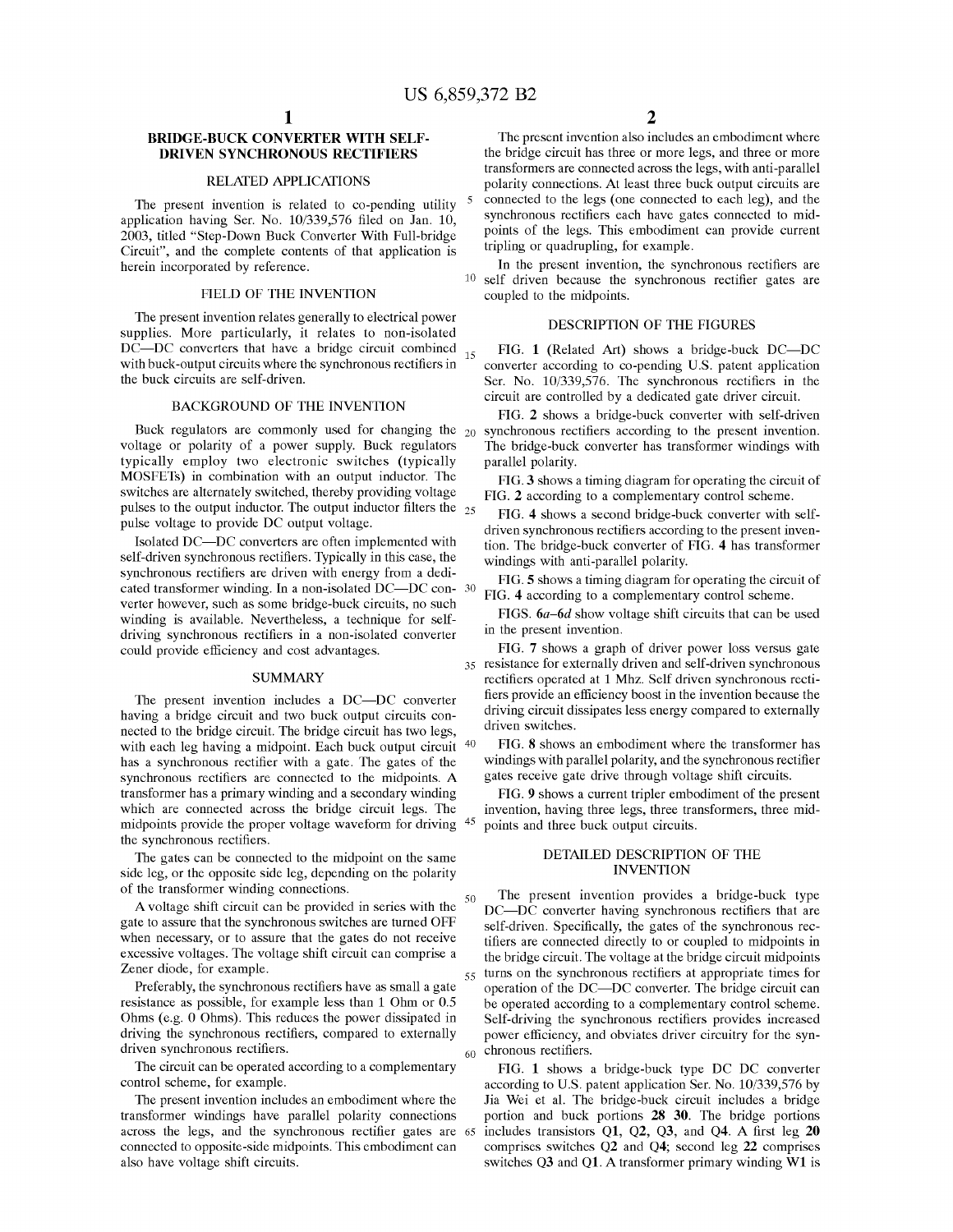30

35

45

55

65

connected across midpoints <sup>24</sup> of the legs <sup>20</sup> 22. A transformer secondary winding W2 is connected across the legs 20 <sup>22</sup> as shown. Primary W1 and secondary W2 are coupled through magnetic core M. It is noted that the windings W1 and  $W2$  have anti-parallel polarities, as illustrated by the  $5$ round dots. The transformer secondary winding W2 is connected between the legs 20 22 at a location downstream from the legs. Two buck output circuits 28 30 are connected to the bridge circuit, with one buck output circuit connected to each leg 20 22. Each buck output circuit has an output 10 inductor L1 L2. Significantly, synchronous rectifiers Q5 and Q6 are controlled by <sup>a</sup> dedicated gate driver circuit 32. The bridge circuit may include optional capacitor C1 to prevent saturation of the magnetic core M.

FIG. 2 shows an embodiment of the present invention  $15$ where the gate of synchronous rectifier Q5 is connected to the midpoint 24B of the opposite-side leg 22, and the gate of synchronous rectifier Q6 is connected to the midpoint 24A of the opposite-side leg 20. That is, each gate of the synchronous rectifiers  $0.5$  and  $0.6$  is connected to the midpoint of the opposite-side leg. Also, the transformer primary W1 and secondary W2 have parallel polarity, as indicated by the round dots. With these circuit features, the synchronous rectifiers Q5 and Q6 are turned on at appropriate times for reculiers  $Q_3$  and  $Q_0$  are turned on at appropriate times for<br>DC—DC conversion. The circuit of FIG. 2 can be used with  $25$ complementary switch control. Switches Q1—Q6 are preferably low ON-resistance MOSFETs or similar devices such as insulated gate bipolar transistors (IGBTs), or bipolar transistors (BJTs). Bipolar junction devices can be used in high voltage or high power is applications, for example.

FIG. 3 shows a timing diagram for operating the circuit of FIG. 2 according to a complementary control scheme. Dark horizontal lines indicate when switches Q1—Q6 are ON. In <sup>a</sup> complementary control scheme, switches Q1 and Q3 are ON during opposite times, and switches  $Q2$  and  $Q<sup>4</sup>$  are ON during opposite times. V24A and V24B are the voltages at the midpoints 24A and 24B, respectively. Switches Q5 and Q6 are turned ON when voltage at midpoints 24B and 24A are high, respectively. Primary winding W1 is charged during time periods A and C. Current is freewheeling through primary winding W1 during time periods B and D. One benefit of the present invention is that all the switches Q1—Q6 experience zero-voltage switching (ZVS), which increases circuit reliability and reduces switching losses.

FIG. 4 shows another embodiment of the present invention where the transformer primary W1 and secondary W2 have anti-parallel polarity, as illustrated by the round dots. The gate of switch Q5 is connected to midpoint 24A; gate of switch Q6 is connected to midpoint 24B. That is, the gate of  $\frac{50}{50}$ each synchronous rectifier  $(Q5, Q6)$  is connected to the midpoint of the same-side leg. In this embodiment, voltage shift circuits 34 should be provided between the midpoints 24A 24B and the gates of rectifiers Q5 and Q6. This is because the voltage at the midpoints 24A 24B does not drop completely to zero at times when rectifiers Q5 and Q6 need to be OFF. The voltage shift circuits 34 can comprise a number of different circuits that provide reduced voltage (e.g. a Zener diode), as more fully explained below.

FIG. 5 shows a timing diagram for operating the circuit of  $\epsilon_{60}$ FIG. 4 according to a complementary control scheme. Primary winding W1 is charged during time periods A and C, and winding W1 is freewheeling during time periods B and D. All the switches Q1—Q6 experience ZVS in the complementary control scheme of FIG. 5.

Significantly, it can be seen in FIG. 5 that the midpoint voltages V24A V24B never drop to zero. Voltage V24A at midpoint 24A is slightly positive by amount 36 during time period A, when rectifier Q5 must be OFF; voltage V24B at midpoint 24B is slightly positive by amount 38 during time period C when rectifier Q6 must be OFF. Voltage shift circuits 34 are provided so that the voltages provided to the gates of rectifiers Q5 and Q6 are zero during time periods A and C, respectively. For example, voltage shift circuits 34 can reduce V24A and V24B by <sup>a</sup> voltage of at least the amount illustrated by 36 and 38. Such a voltage shift will assure that the gates of Q5 and Q6 receive zero voltage during time periods A and C, respectively. Of course, the voltage shift circuits must be designed to provide a small enough voltage shift so that rectifiers Q5 and Q6 are ON at other times.

FIGS. 6a—6d show several specific voltage shift circuits 34 that can be used in the present invention. The voltage shift circuit of FIG. 6a comprises a Zener diode in parallel with a capacitor. In this embodiment, the reverse bias voltage drop of the Zener diode should be slightly greater than voltage 36 or 38. FIG. 6b illustrates another possible voltage shift circuit comprising a series of forward biased diodes, in parallel with a capacitor. Variations on the circuitry of FIGS.  $6a$  and  $6b$  are shown in FIGS.  $6c$  and  $6d$ , respectively. Other voltage shift circuits can also be used in the invention. Preferably, the voltage shift circuits provide a constant voltage drop.

FIG. 7 illustrates the gate driver power loss in the present invention compared to external gate drivers. Specifically, FIG. 7 is a graph of turn-on+turn-off power loss versus gate resistance (i.e. gate resistance of rectifiers Q5 or Q6) for <sup>a</sup> MOSFET switch in an 80-8 package operated at about <sup>1</sup> Mhz. With conventional dedicated gate drivers, the power loss is unaffected by changes in gate resistance. With the self-driven synchronous rectifiers of the present invention, the power loss drops substantially with decreasing gate resistance. This difference occurs because external drivers essentially employ a voltage source for gate drive (i.e. a low-impedance power source), and the self-driven circuit essentially employs a current source for gate drive (i.e. a high-impedance power source). The high-impedance power source of the present invention is more power efficient.

In view of the graph of FIG. 7, it is preferred in the present invention for the synchronous rectifiers Q5 and Q6 to have relatively small gate resistance. For example, the gate resistance of the synchronous rectifiers can be less than 2, 1, 0.5 Ohms, or zero Ohm. As illustrated by the graph, the smaller the synchronous rectifier gate resistance, the greater the benefit in power efficiency.

It is noted that the circuit of FIG. 2 (parallel winding polarity) and circuit of FIG. 4 (anti-parallel winding polarity) have subtle performance differences. For example, the parallel polarity embodiment tends to have less ringing in the circuit, and therefore provides relatively clean gate drive signals for the synchronous rectifiers Q5 Q6. The anti-parallel polarity embodiment tends to have a smaller conduction loss in the transformer windings, since the transformer is operated as an autotransformer. In order to dampen ringing that may be present in the anti-parallel polarity embodiment, snubber circuits (known in the art) can be connected in parallel with synchronous rectifiers Q5 and Q6.

FIG. 8 shows an alternative embodiment of the invention having parallel winding polarity and voltage shift circuits 34. In this case, voltage shift circuits may be necessary in case the voltage at midpoints 24A 24B exceeds the safe voltage level for the synchronous rectifier gates. The voltage